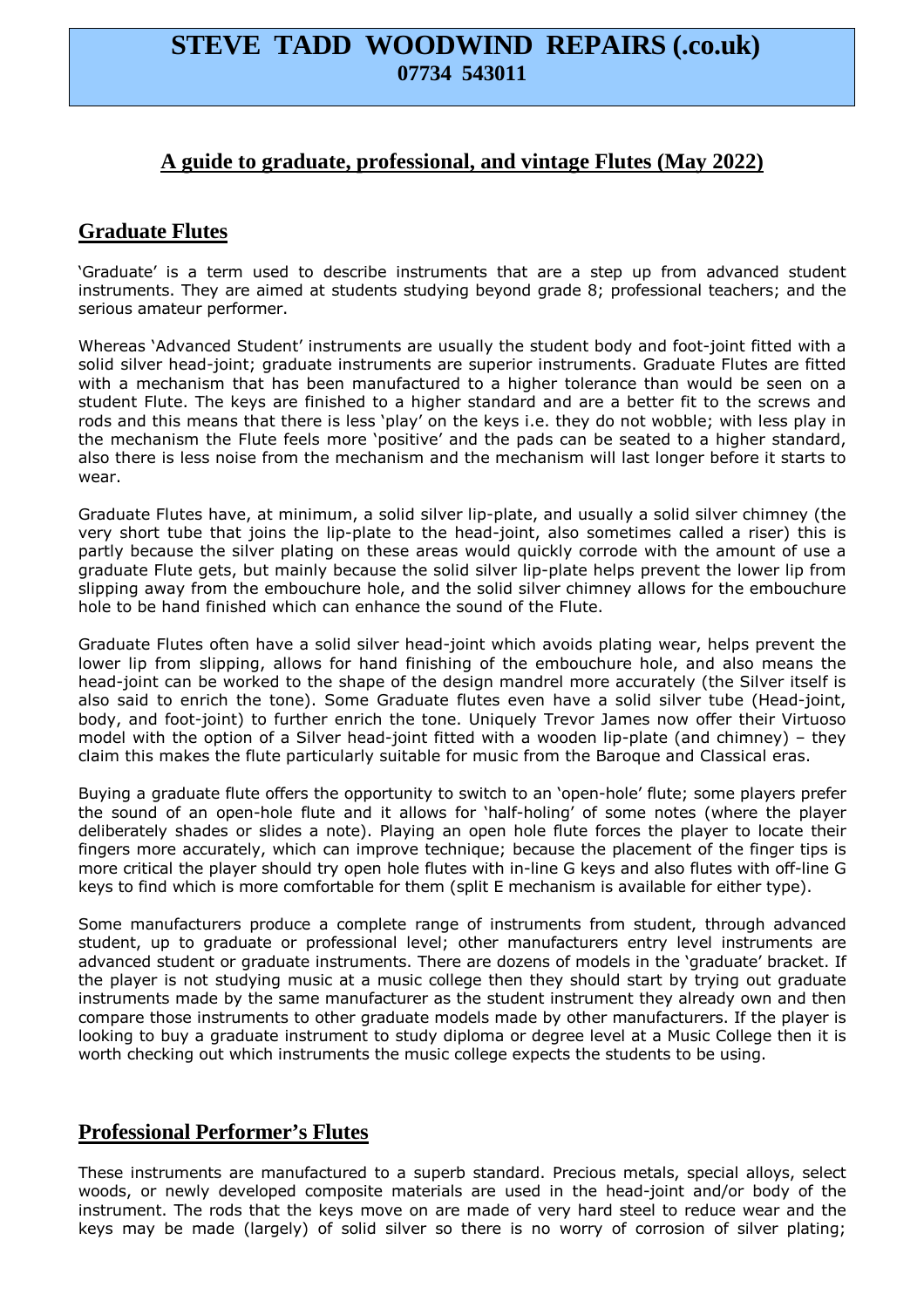handmade Flutes sometimes even incorporate gold or platinum into the Flute and the lip-plate may be engraved as an additional measure to help prevent the lower lip from slipping.

The mechanism on professional Flutes is made to the highest tolerances possible and the padding is to the highest standard possible often using top grade pads and special pad backings. Commercial Flutes are often hand finished to some extent and some players will go as far as having Flutes hand-made by individual makers.

If a player is used to playing the manufacturer's corresponding graduate model then they should start by trying professional instruments by the same manufacturer and then compare those instruments to other professional models made by other manufacturers. A player considering buying a professional Flute will probably already own a graduate Flute. Provided the graduate Flute is in good condition it is worth experimenting with professional head-joints fitted to their existing Flute because the player may achieve the sound they wish without having to buy a new Flute.

Professional Flutes are often available with keys and mechanism in addition to the standard (Western) Boehm key mechanism (note that in some parts of the world the standard Boehm mechanism has an open G# - so the left hand  $3<sup>rd</sup>$  finger plays G# and the little finger plays G - and also the thumb levers are reversed – so the touch-pieces for the Bb and B are swapped round).

**Low B foot-joint:** the foot-joint is extended and has an additional touch-piece to play Low B. Also the player can achieve a better top C by depressing the B key only (via a raised spatula key sometimes referred to as the high C facilitator). Note that Haynes even manufactured a flute with a Low Bb but this additional key will reduce the reliability of the foot-joint keys to some extent.

**Roller keys:** The Low C key on most flutes is a roller key (and so is the Low B key if there is one); but the Low C# and/or the D# touch-pieces can also be fitted with rollers to ease the movement of the little finger.

**G/A trill key:** This additional trill key is sometimes added to a flute with a split-E mechanism because the addition of the split-E mechanism makes the third octave G/A trill difficult. Two extra small tone holes are positioned on the body; one is to the left of the G# key the other is to the left of the thumb key. The trill touch piece is usually next to the first trill key and when both trill keys are used together an easy G/A trill is achieved.

**C# trill mechanism:** An extra tone hole is positioned to the left of the thumb key. The covering key is sprung shut and is opened by a lever usually positioned next to the 'Bb lever'. This key allows an easy B/C# trill and Bb/C# trill in the first two octaves (instead of using the index finger and thumb). This key also has the advantage that, on a flute with a split-E mechanism, it can be used in conjunction with the first trill key to give an easy G/A trill in the third octave; because of this it is more common than the G/A trill mechanism.

**Kingma system:** In addition to the standard open-hole Boehm mechanism (with added C# trill) the Kingma system incorporates six extra keys making it possible to play the complete chromatic quartertone scale and all the chromatic multi-phonics.

Professional flutes sometimes make a feature of the following alternative methods of flute construction.

**Seamed tube:** The tubing for a flute can be produced by either 'seaming' or 'drawing'. A 'seamed' tube is produced by taking a flat piece of metal, wrapping it onto a cylinder mandrel and then soldering the two edges together along the 'seam'. This was the original method of producing metal bodied flutes and some players feel the seamed tube produces a different sound so some seamed flutes are still made. 'Drawing' a tube is done by taking a flat disk of metal and 'drawing' or 'pulling' the material in to a tube shape using pressure; this has been the common manufacturing process and obviously the tube is much less likely to split.

**Soldered or drawn tone-holes:** 'Drawn' tone-holes are created by a tool which pulls small tubes out of the main body; these tubes are then trimmed to form the tone-holes (and the metal is usually rolled back on itself to create the tone-hole rims) upon which the key pad sits. Soldered tone-holes are produced from separate tubes of metal and are soldered onto holes cut in the body; the maker may or may not roll back the edge of the tone-hole to create a rim. The advantages of soldered over drawn tone-holes are that the soldered tone-holes don't cause thinning of the body tubing, and the tops of the tone-holes are more likely to remain flat.